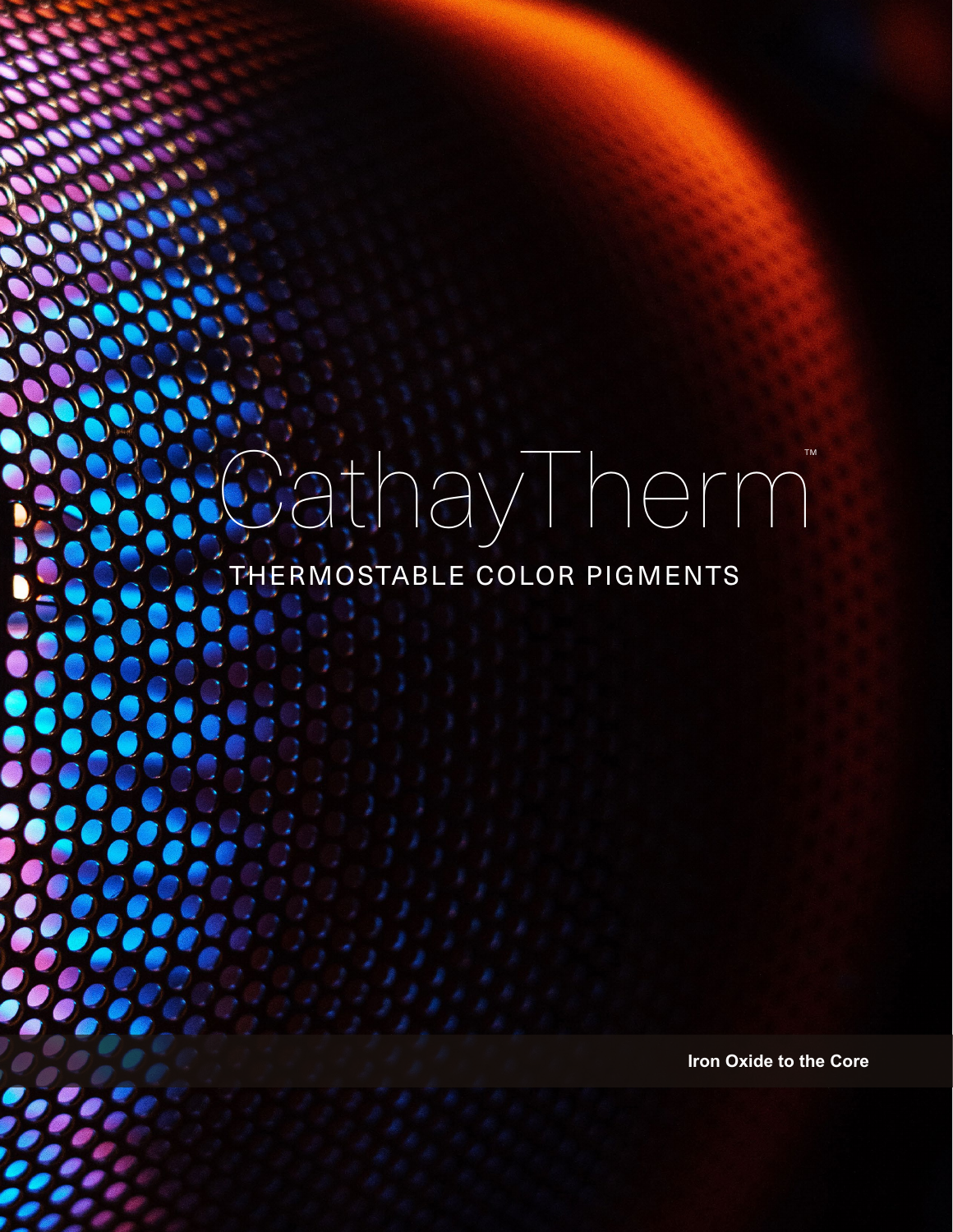#### **CATHAYTHERM™**

Cathay Industries offers a range of high quality heat resistant pigments under the brand name CathayTherm, which are ideally suitable for a wide range of high temperature applications, including plastics, powder coatings, coil coatings, military coatings, specialty coatings, ceramics, and roofing granules.

The excellent dispersion characteristics of CathayTherm make them adaptable to most equipment and processes. As with all inorganic pigments, non-migration makes them suitable for plastic and rubber. CathayTherm pigments are FDA approved for indirect food contact applications.

CathayTherm is produced with strict quality tolerances resulting in reliable performance. CathayTherm pigments have outstanding opacity, acid and alkali resistance, chemical resistance, exterior durability and compatiblity.

| <b>CATHAYTHERM for Plastics</b> | PVC-P  | PVC-U | PE-HD   | PE-LD        | PP     | <b>PS</b> | PS HI | ABS       | PMMA    | CAB    | PA        | PC        | <b>PU</b> | <b>EVA</b> |
|---------------------------------|--------|-------|---------|--------------|--------|-----------|-------|-----------|---------|--------|-----------|-----------|-----------|------------|
| Iron Oxide Reds                 | $\div$ |       | ٠       | $\pm$        | $\pm$  |           |       | $\ddot{}$ | $\circ$ | $\pm$  | $\pm$     | $\ddot{}$ | +         |            |
| Iron Oxide Yellows              | $\div$ |       | $\circ$ | $\ddot{}$    | $\div$ |           |       | $\circ$   | $\circ$ | $\div$ | $\ddot{}$ | $\circ$   | $\div$    |            |
| <b>Zinc Ferrite</b>             | $\div$ |       | +       | +            | ┿      |           |       | $\ddot{}$ | $\circ$ | $\div$ | $\ddot{}$ | $\bullet$ | +         |            |
| Manganese Ferrite Black         | $\pm$  |       | +       | +            | ÷      |           |       | $\div$    | $\circ$ | $\div$ | +         | $\bullet$ | $\div$    |            |
| Manganese Ferrite Brown         | $^{+}$ |       | ┿       | $\mathrm{+}$ | $\pm$  |           |       | $+$       | $\circ$ | $\pm$  | $\ddot{}$ | $\bullet$ | $^{+}$    |            |
| <b>Chrome Oxide Green</b>       | $\pm$  | +     | $^+$    | $\pm$        | $\pm$  | $\pm$     | ÷     | $^{+}$    | $\circ$ | $^{+}$ | $\ddot{}$ | $\bullet$ | $\,^+$    |            |

+ Highly Recommended • Recommended • Climited Suitability

## **COLOR SHADES & TYPICAL PHYSICAL PROPERTIES**

Colors Represent Mass Tone and Tint Tone (Reduction with TiO<sub>2</sub> 1:4)

| Product<br>Code           | Pigment<br>lndex       | Chemical<br>Composition        | Purity, %<br>(as Fe203) | Oil<br>Absorption<br>(q/100q) | <b>Density</b><br>(q/cm <sup>3</sup> ) | Sieve<br>Residue on<br>325 mesh<br>(%) | Water<br>Soluble<br><b>Salts</b><br>(% ) | pH        | <b>Moisture</b><br>(%) | Hegman               | Heat<br>Stable °C                 | dE         | Tinting<br>Strength<br>$(\% )$ |
|---------------------------|------------------------|--------------------------------|-------------------------|-------------------------------|----------------------------------------|----------------------------------------|------------------------------------------|-----------|------------------------|----------------------|-----------------------------------|------------|--------------------------------|
|                           | <b>Test Method</b>     |                                | <b>BS1014</b>           | ISO 787-5                     | ISO 787-10                             | ISO 787-7                              | ISO 787-3                                | ISO 787-9 | ISO 787-2              | <b>ASTM</b><br>D1210 | <b>DIN EN</b><br>12877-<br>2:1999 | ISO 7724-2 | ISO 8781-1                     |
|                           | <b>IRON OXIDE REDS</b> |                                |                         |                               |                                        |                                        |                                          |           |                        |                      |                                   |            |                                |
| RA12HR                    | PR 101                 | Fe <sub>2</sub> O <sub>3</sub> | $95+$                   | $15 - 25$                     | 4.8                                    | < 0.01                                 | < 0.3                                    | $5 - 8$   | $\leq$ 1               | $7.0+$               | > 300                             | $\leq$ 1   | 95-105                         |
| RA14HR                    | PR 101                 | Fe <sub>2</sub> O <sub>3</sub> | $95+$                   | $15 - 25$                     | 4.8                                    | < 0.01                                 | $\leq 0.3$                               | $5 - 8$   | $\leq$ 1               | $7.0+$               | > 300                             | $\leq$ 1   | 95-105                         |
| RA15HR                    | PR 101                 | Fe <sub>2</sub> O <sub>3</sub> | $95+$                   | $15 - 25$                     | 4.8                                    | < 0.01                                 | < 0.3                                    | $5 - 8$   | $\leq 1$               | $7.0+$               | > 300                             | $\leq$ 1   | 95-105                         |
| RA18HR                    | PR 101                 | Fe <sub>2</sub> O <sub>3</sub> | $95+$                   | $15 - 25$                     | $5.0\,$                                | $\leq 0.01$                            | $\leq 0.3$                               | $5 - 8$   | $\leq$ 1               | $7.0+$               | > 300                             | $\leq$ 1   | 95-105                         |
|                           |                        |                                |                         |                               |                                        |                                        |                                          |           |                        |                      |                                   |            |                                |
|                           | RA12HR                 |                                | RA14HR                  |                               | RA15HR                                 |                                        |                                          | RA18HR    |                        |                      |                                   |            |                                |
| <b>IRON OXIDE YELLOWS</b> |                        |                                |                         |                               |                                        |                                        |                                          |           |                        |                      |                                   |            |                                |
| YA22HR                    | <b>PY 42</b>           | $Fe2O3•H2O$                    | $86+$                   | $28 - 40$                     | 3.91                                   | < 0.01                                 | $\leq 0.2$                               | $5 - 8$   | $\leq$ 1               | $6.0+$               | > 220                             | $\leq$ 1   | 95-105                         |
| YA23HR                    | <b>PY 42</b>           | $Fe_2O_3$ . H <sub>2</sub> O   | $86+$                   | $28 - 40$                     | 3.91                                   | < 0.01                                 | < 0.2                                    | $5 - 8$   | $\leq$ 1               | $6.0+$               | > 220                             | $\leq$ 1   | 95-105                         |
|                           |                        |                                |                         |                               |                                        |                                        |                                          |           |                        |                      |                                   |            |                                |

| YA22XRS | PY 42        | $Fe_2O_3 \bullet H_2O$ | $70+$ | $35 - 45$ | $\overline{4}$ | $\leq 0.003$ | $\leq 0.5$ | $5 - 8$ | $\leq$ 1 | $\equiv$          | >260  | $\leq$ 1 | 95-105 |
|---------|--------------|------------------------|-------|-----------|----------------|--------------|------------|---------|----------|-------------------|-------|----------|--------|
| YA22XR  | <b>PY 42</b> | $Fe, 0, \bullet H, 0$  | $70+$ | 44 - 55   | 3              | $\leq 0.01$  | $\leq 0.5$ | $5 - 8$ | $\leq$ 1 | $\qquad \qquad -$ | > 260 | $\leq$ 1 | 95-105 |
| YA23HR  | <b>PY 42</b> | $Fe.0.$ $H.0$          | 86+   | $28 - 40$ | 3.91           | < 0.01       | < 0.2      | $5 - 8$ | $\leq$ 1 | $6.0+$            | >220  | < 1      | 95-105 |
| YA22HR  | <b>PY 42</b> | $Fe.0.$ $H.0$          | $86+$ | $28 - 40$ | 3.91           | < 0.01       | $\leq 0.2$ | 5 - 8   | $\leq$ 1 | $6.0+$            | >220  | $\leq$ 1 | 95-105 |
|         |              |                        |       |           |                |              |            |         |          |                   |       |          |        |

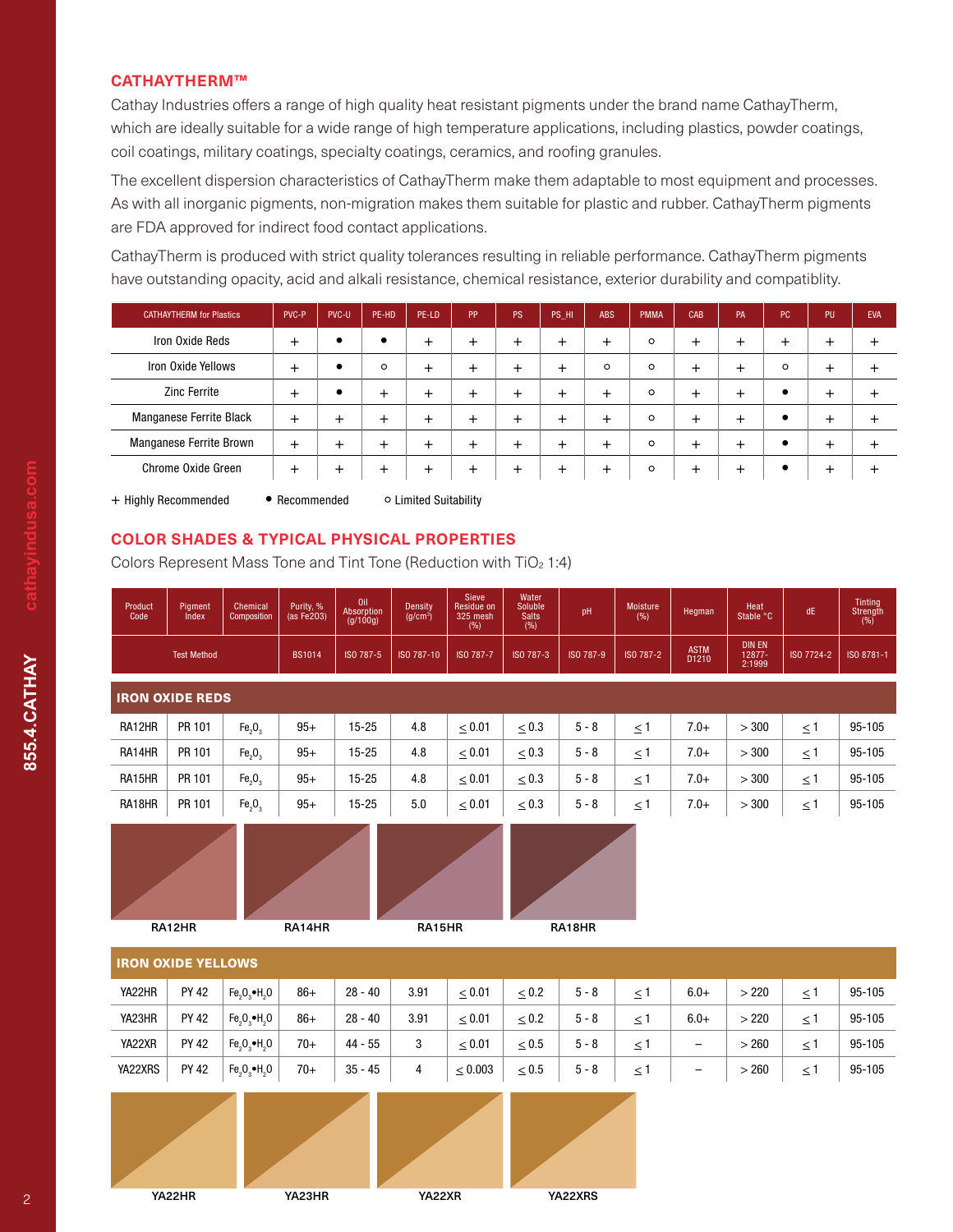### **COLOR SHADES & TYPICAL PHYSICAL PROPERTIES**

Colors Represent Mass Tone and Tint Tone (Reduction with TiO2 1:4)

| Product<br>Code    | Piament<br>Index | <b>Chemical</b><br>Composition | Purity, %<br>(as Fe <sub>203</sub> ) | Oil<br>Absorption<br>(g/100g) | Density<br>(g/cm <sup>3</sup> ) | <b>Sieve</b><br>Residue on<br>325 mesh<br>(%) | Water<br>Soluble <sup>'</sup><br><b>Salts</b><br>(%) | рH        | Moisture<br>(%)      | Hegman                            | Heat<br>Stable °C | dE         | Tintina<br>Strength<br>(%) |
|--------------------|------------------|--------------------------------|--------------------------------------|-------------------------------|---------------------------------|-----------------------------------------------|------------------------------------------------------|-----------|----------------------|-----------------------------------|-------------------|------------|----------------------------|
| <b>Test Method</b> |                  | <b>BS1014</b>                  | ISO 787-5                            | ISO 787-10                    | ISO 787-7                       | ISO 787-3                                     | ISO 787-9                                            | ISO 787-2 | <b>ASTM</b><br>D1210 | <b>DIN EN</b><br>12877-<br>2:1999 | ISO 7724-2        | ISO 8781-1 |                            |

ZINC FERRITES

|  |  | ZF15   PY119   ZnFe <sub>2</sub> O <sub>4</sub>   65+   15-25   4.9   $\leq$ 0.1   $\leq$ 0.5   5-8   $\leq$ 0.5   6.0+   $>$ 300   $\leq$ 1   95-105    |  |  |  |  |  |
|--|--|----------------------------------------------------------------------------------------------------------------------------------------------------------|--|--|--|--|--|
|  |  | ZF25   PY119   ZnFe <sub>2</sub> O <sub>4</sub>   65+   15 - 25   4.9   $\leq 0.1$   $\leq 0.5$   5 - 8   $\leq 0.5$   6.0+   $>300$   $\leq 1$   95-105 |  |  |  |  |  |



#### MANGANESE FERRITE BLACKS

| F9900M         | <b>PBk 26</b> | $(Fe, Mn)$ <sub>0</sub> $O$ <sub>c</sub> | $65+$ | $15 - 25$ | 5.0 | $\leq 0.1$ | $\leq 0.5$ | $5 - 8$ | < 0.5 | $6.0+$ | 300 |   | 95-105 |
|----------------|---------------|------------------------------------------|-------|-----------|-----|------------|------------|---------|-------|--------|-----|---|--------|
| <b>F9900MB</b> | <b>PBk 26</b> | $(Fe, Mn)$ <sub>2</sub> $O2$             | $65+$ | $15 - 25$ | 4.6 | $\leq 0.1$ | $\leq 0.4$ | $-10$   | < 0.5 | $6.0+$ | 300 |   | 95-105 |
| <b>F9900MS</b> | <b>PBk 26</b> | $(Fe, Mn)$ <sub>2</sub> O <sub>3</sub>   | $65+$ | $15 - 25$ | 4.6 | $\leq 0.1$ | $\leq 0.4$ | $-10$   | < 0.5 | $6.0+$ | 300 | ≤ | 95-105 |





| <b>MANGANESE FERRITE BROWN</b>  |                                               |     |     |            |  |                                         |  |  |       |          |        |  |
|---------------------------------|-----------------------------------------------|-----|-----|------------|--|-----------------------------------------|--|--|-------|----------|--------|--|
| <b>PBr 43</b><br><b>F8800MS</b> | $65+$<br>(Fe, Mn) <sub>2</sub> O <sub>3</sub> | ~28 | 4.5 | $\leq 0.1$ |  | $\leq 0.8$   5.5 - 8.5   $\leq 0.5$   - |  |  | > 300 | $\leq$ 1 | 95-105 |  |
| _ _ _ _ _ _ _ _                 |                                               |     |     |            |  |                                         |  |  |       |          |        |  |

F8800MS

|       | <b>CHROME OXIDE GREENS</b> |                                |         |           |      |              |            |         |          |        |       |          |        |
|-------|----------------------------|--------------------------------|---------|-----------|------|--------------|------------|---------|----------|--------|-------|----------|--------|
| GA74  | <b>PG 17</b>               | Cr <sub>2</sub> O <sub>3</sub> | $98.5+$ | $15 - 25$ | 5.1  | $\leq 0.06$  | $\leq 0.3$ | $5 - 8$ | $\leq$ 1 | $3.0+$ | > 300 | $\leq$ 1 | 95-105 |
| GA76  | <b>PG 17</b>               | Cr <sub>2</sub> O <sub>3</sub> | $98.5+$ | $9 - 16$  | 5.1  | $\leq 0.06$  | $\leq 0.3$ | $5 - 8$ | $\leq$ 1 | $3.0+$ | > 300 | $\leq$ 1 | 95-105 |
| GA74M | <b>PG 17</b>               | Cr <sub>2</sub> O <sub>3</sub> | $98.5+$ | $15 - 25$ | 5.0  | $\leq 0.005$ | $\leq 0.3$ | $5 - 8$ | $\leq$ 1 | $6.0+$ | > 300 | $\leq$ 1 | 95-105 |
| GA76M | <b>PG 17</b>               | Cr <sub>2</sub> O <sub>3</sub> | $98.5+$ | $9 - 16$  | 4.96 | $\leq 0.06$  | $\leq 0.3$ | $5 - 8$ | $\leq 1$ | $6.0+$ | > 300 | $\leq$ 1 | 95-105 |
|       |                            |                                |         |           |      |              |            |         |          |        |       |          |        |

CATHAYTHERM SHADES **CATHAYTHERM SHADES** 

GA74 GA76 GA74M GA76M